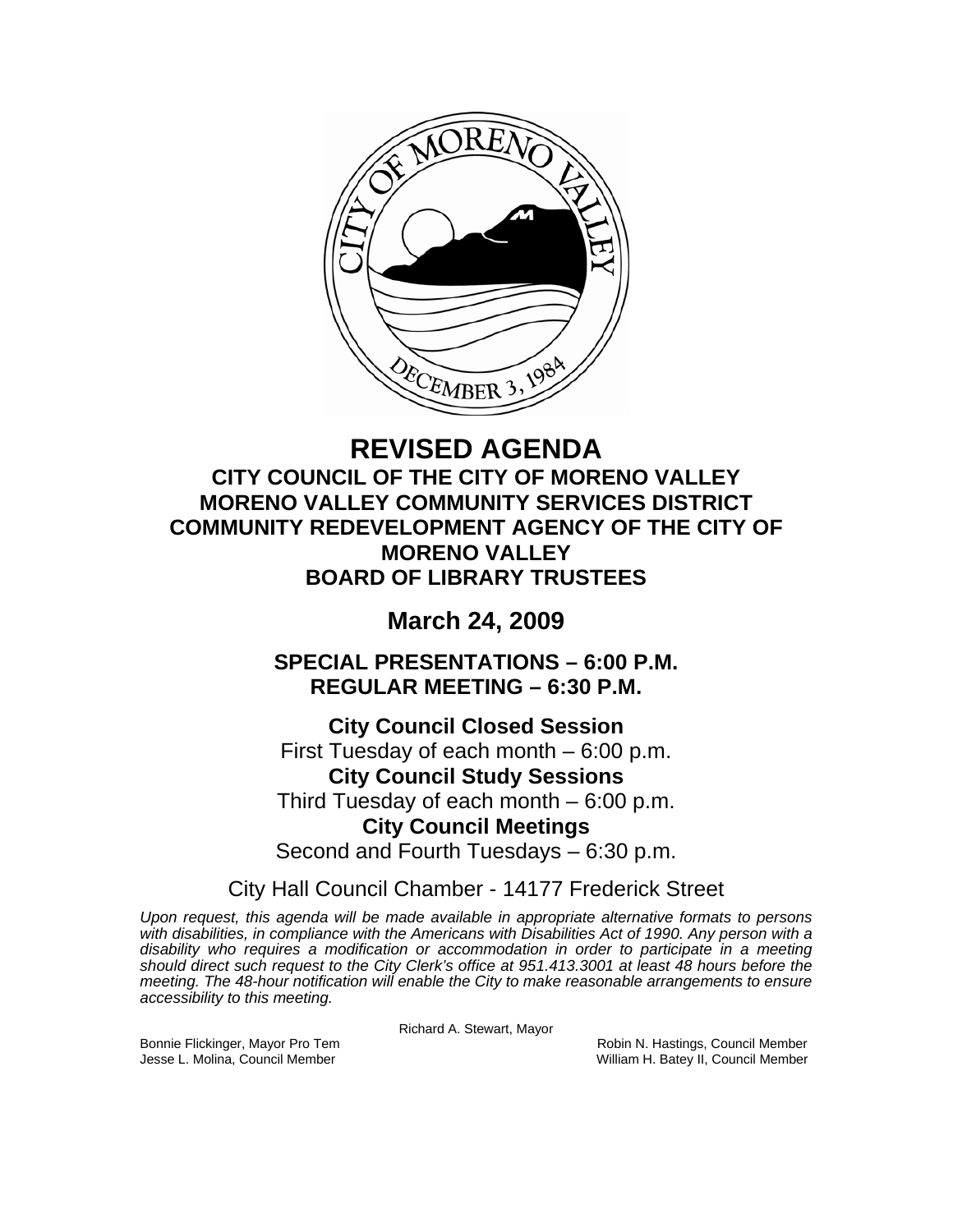# **REVISED AGENDA CITY COUNCIL OF THE CITY OF MORENO VALLEY March 24, 2009**

# **CALL TO ORDER**

# SPECIAL PRESENTATIONS

 1. Proclamation Recognizing March 17-23, 2009 as International DeMolay Week

- 2. Proclamation Recognizing Autism Awareness Month April 2009
- 3. Proclamation Recognizing Child Abuse Prevention Month April 2009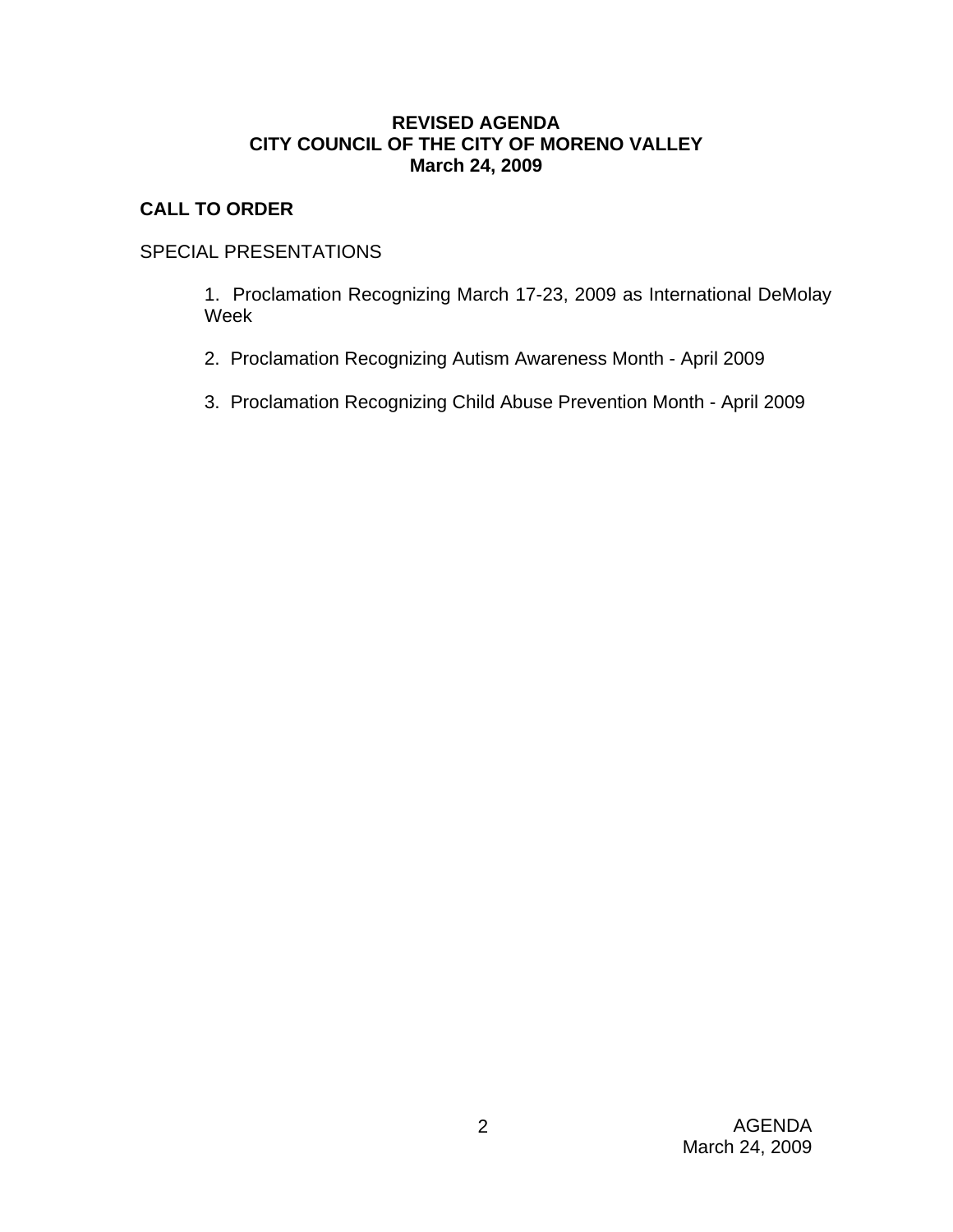# **REVISED AGENDA \* JOINT MEETING OF THE CITY COUNCIL OF THE CITY OF MORENO VALLEY MORENO VALLEY COMMUNITY SERVICES DISTRICT COMMUNITY REDEVELOPMENT AGENCY OF THE CITY OF MORENO VALLEY AND THE BOARD OF LIBRARY TRUSTEES**

### **REGULAR MEETING - 6:30 PM MARCH 24, 2009**

# **CALL TO ORDER**

(Joint Meeting of the City Council, Community Services District, Community Redevelopment Agency, and the Board of Library Trustees - actions taken at the Joint Meeting are those of the Agency indicated on each Agenda item)

### **PLEDGE OF ALLEGIANCE**

I**NVOCATION** - Pastor Arnold L. Espinoza, Praise Chapel Christian Fellowship

# **ROLL CALL**

### **INTRODUCTIONS**

PUBLIC COMMENTS ON MATTERS ON THE AGENDA WILL BE TAKEN UP AS THE ITEM IS CALLED FOR BUSINESS, BETWEEN STAFF'S REPORT AND CITY COUNCIL DELIBERATION (SPEAKER SLIPS MAY BE TURNED IN UNTIL THE ITEM IS CALLED FOR BUSINESS.)

PUBLIC COMMENTS ON MATTERS NOT ON THE AGENDA UNDER THE JURISDICTION OF THE CITY COUNCIL WILL BE HEARD PRIOR TO CITY COUNCIL REPORTS AND CLOSING COMMENTS. IN THE EVENT THAT THE AGENDA ITEM FOR SUCH PUBLIC COMMENTS HAS NOT BEEN CALLED BY 9:00 P.M., IT SHALL BE CALLED AS THE NEXT ITEM OF BUSINESS FOLLOWING THE CONCLUSION OF ANY ITEM BEING HEARD AT 9:00 P.M. Those wishing to speak should submit a BLUE speaker slip to the Bailiff. There is a three-minute time limit per person. All remarks and questions shall be addressed to the presiding officer or to the City Council and not to any individual Council member, staff member or other person.

# **JOINT CONSENT CALENDARS (SECTIONS A-D)**

All items listed under the Consent Calendars, Sections A, B, C, and D are considered to be routine and non-controversial, and may be enacted by one motion unless a member of the Council, Community Services District, Redevelopment Agency or the Board of Library Trustees requests that an item be removed for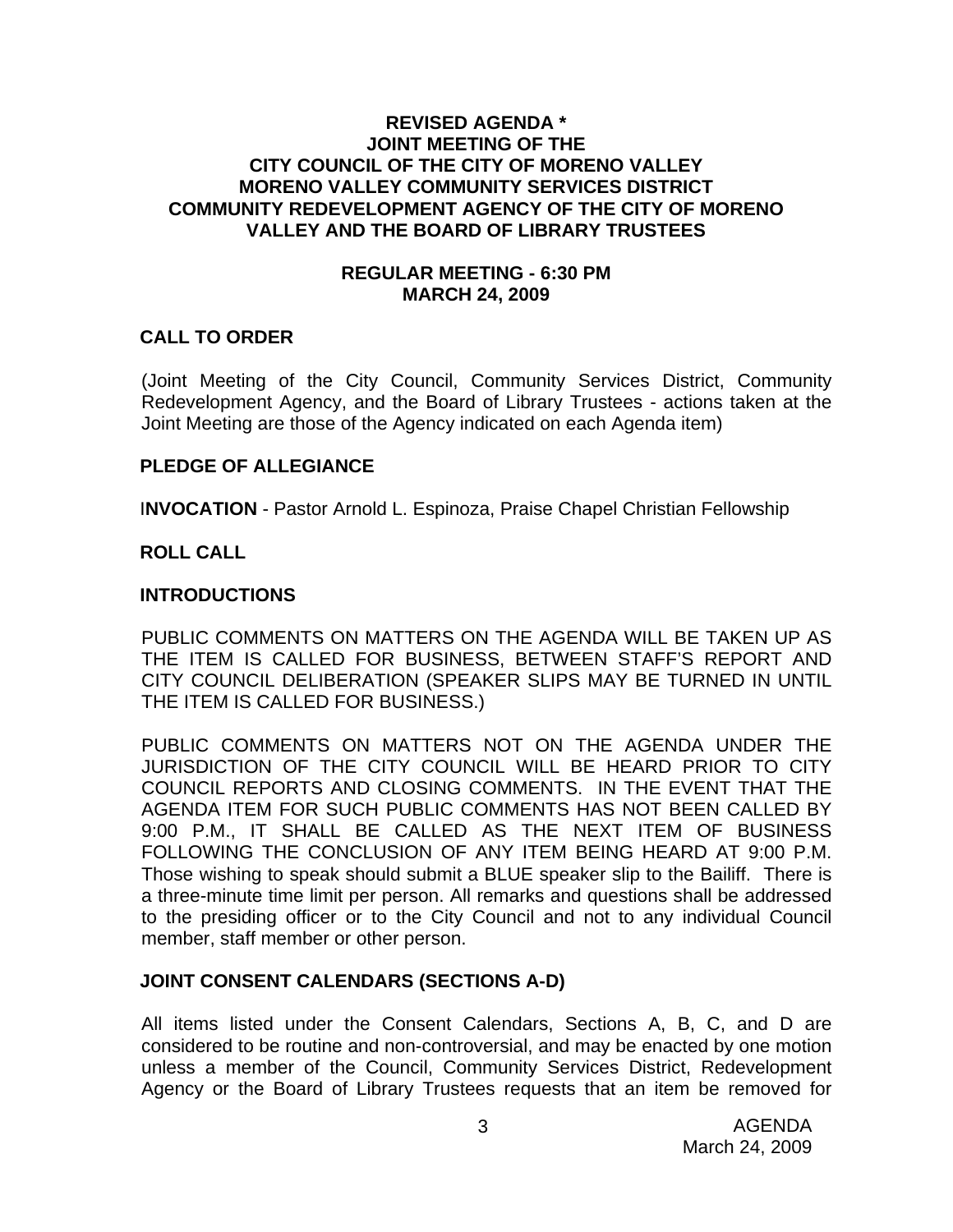separate action. The motion to adopt the Consent Calendars is deemed to be a separate motion by each Agency and shall be so recorded by the City Clerk. Items withdrawn for report or discussion will be heard after public hearing items.

# **A CONSENT CALENDAR - CITY COUNCIL**

- A .1 ORDINANCES READING BY TITLE ONLY **Recommendation:** Waive reading of all Ordinances.
- A .2 FIRST AMENDMENT TO AGREEMENT FOR PROFESSSIONAL CONSULTANT SERVICES WITH RLZ ENGINEERING (Report of: Public Works Department)

# **Recommendation:**

- 1. Approve the "First Amendment to Agreement for Professional Consultant Services" with RLZ Engineering (RLZ), PO Box 623, Corona, CA 92881, to provide Professional Consultant Services and increase the agreement amount by the "not to exceed" fee of \$275,000;
- 2. Authorize the City Manager to execute said "First Amendment to Agreement for Professional Consultant Services" with RLZ; and
- 3. Authorize a Purchase Order to RLZ in the amount of \$275,000 when "First Amendment to Agreement for Professional Consultant Services" has been signed by all parties (Account No. 226.79728).
- A .3 FINAL MAP 33256--APPROVAL OF MAINTENANCE AGREEMENT BY AND BETWEEN CITY OF MORENO VALLEY AND BEECHWOOD 100 HOMEOWNERS ASSOCIATION (Report of: Public Works Department)

- 1. Approve the Maintenance Agreement by and between the City of Moreno Valley (City) and Beechwood 100 Homeowners Association
- 2. Authorize the Mayor to execute the Maintenance Agreement;
- 3. Authorize the City Attorney to work with Beechwood 100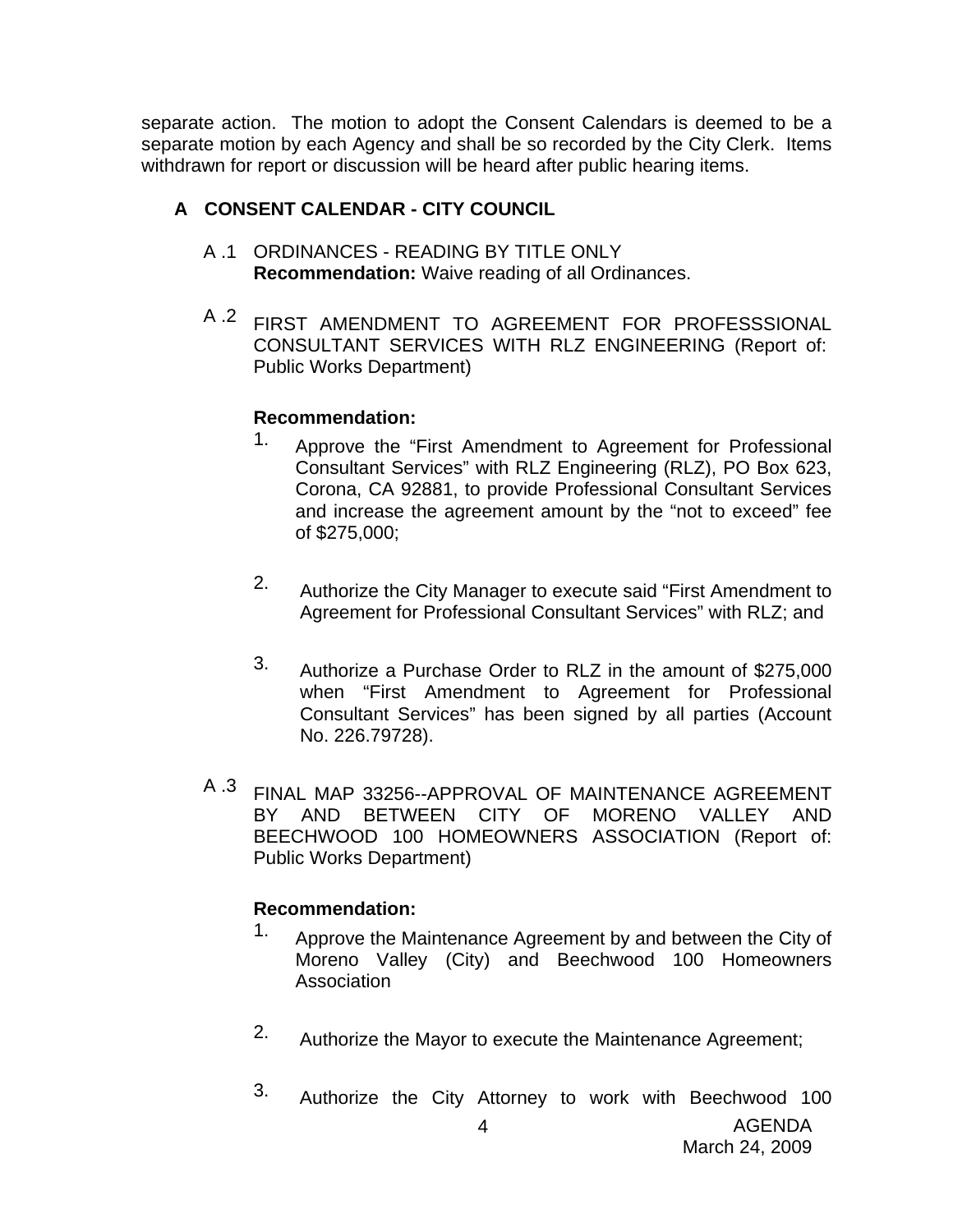Homeowners Association to draft modifications or amendments to the Maintenance Agreement as necessary from time to time to clarify the intent and effectuate the provisions of said Agreement;

- 4. Authorize the City Treasurer to invest the required Trust Funds pursuant to Section 7 of the Maintenance Agreement;
- 5. Authorize the City Manager to execute modifications or amendments to the Maintenance Agreement as prepared by the City Attorney; and
- 6. Authorize the City Clerk to transmit the executed Maintenance Agreement to the Office of the Recorder for the County of Riverside for recordation.
- A .4 APPROVAL OF THE 2009/2010 FISCAL YEAR STORM WATER PROTECTION PROGRAM BUDGET FOR COUNTY SERVICE AREA (CSA) 152 (Report of: Public Works Department)

# **Recommendation:**

- 1. Approve the County Service Area (CSA) 152 Budget for FY 2009/2010 in the amount of \$538,848; and
- 2. Authorize the levy of CSA 152 Assessment at \$8.15 per Benefit Assessment Unit (BAU) for FY 2009/2010.
- A .5 RESOLUTION PERTAINING TO INITIATING PROCEEDINGS FOR ATTACHMENT TO THE CITY OF MORENO VALLEY AND THE COMMUNITY SERVICES DISTRICT AND DETACHMENT FROM CITY OF RIVERSIDE CONSISTING OF A TOTAL OF NO MORE THAN 17.32 ACRES WITHIN THE EXISTING RIGHT-OF-WAY OF DAY STREET AND STATE HIGHWAY 60 LOCATED BOTH NORTH AND SOUTH OF STATE HIGHWAY 60 AND GENERALLY EAST OF DAY STREET (Report of: Community Development Department)

# **Recommendation:**

<sup>1.</sup> RECOGNIZE that the project qualifies as exempt under Section 15061 b.3 of the California Environmental Quality Act (CEQA) in that the proposed activity does not have the potential for causing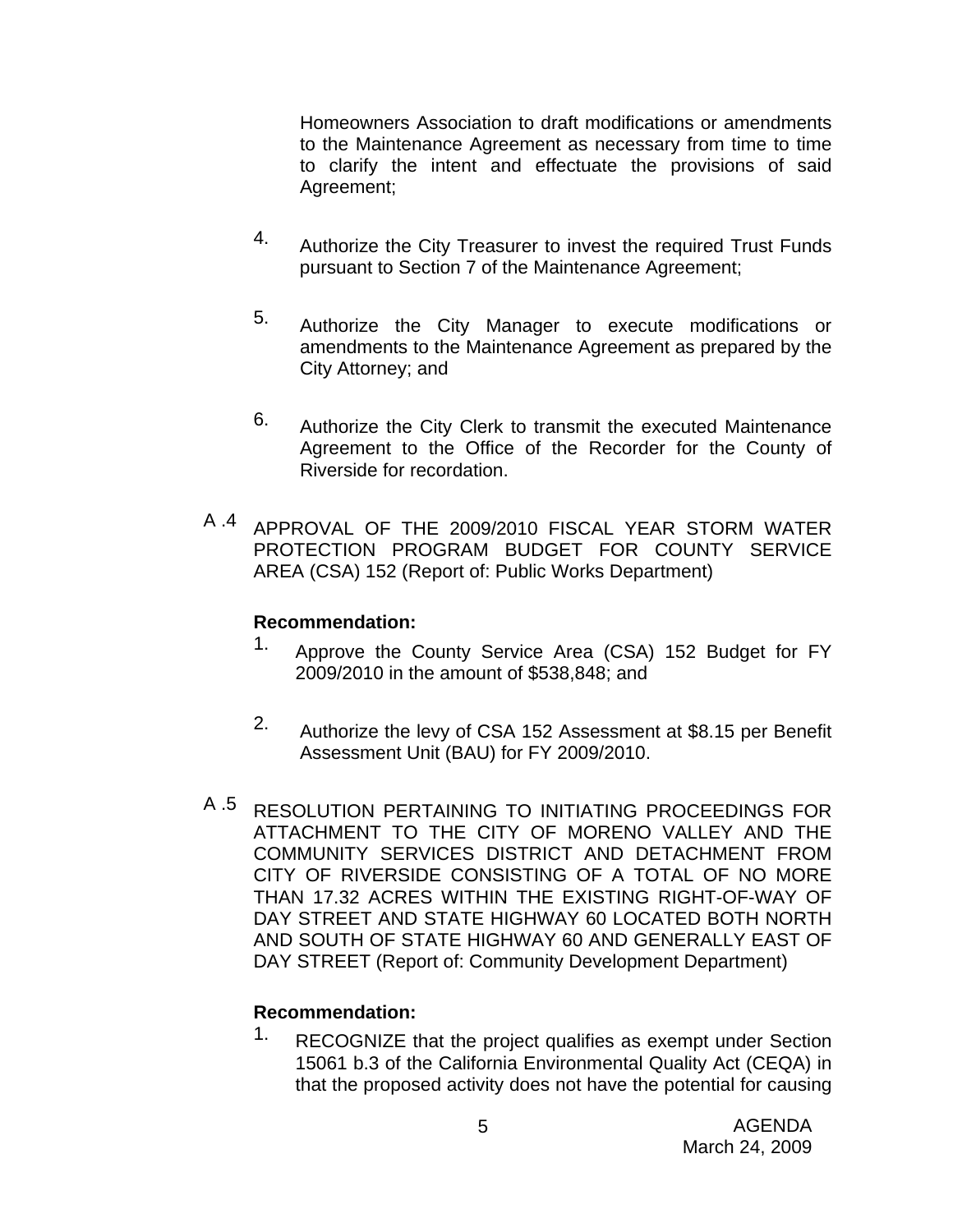a significant effect on the environment; and

2. ADOPT Resolution No. 2009-19, requesting that the Local Agency Formation Commission initiate proceedings for the attachments, as identified in Exhibit A.

### Resolution No. 2009-19

A Resolution of the City Council of the City of Moreno Valley, California Requesting the Riverside Local Agency Formation Commission to Initiate Proceedings for Sphere of Influence Amendments Consisting of Additions to the City of Moreno Valley and Moreno Valley Community Services District and Removal from the City of Riverside, and Reorganization (Located in the Vicinity of Day Street at State Highway 60) to Include Detachments from the City of Riverside and Concurrent Annexations to the City of Moreno Valley and the Moreno Valley Community Services District

A .6 CUP 3060, PLOT PLAN 1635 - INDUSTRIAL - AGREEMENT AND BONDS FOR PUBLIC IMPROVEMENTS (ASSOCIATED WITH STREET IMPROVEMENT PLANS FOR PA04-0159 PM 32961) NORTHWEST CORNER OF PERRIS BOULEVARD AND GROVE VIEW ROAD - DEVELOPER: WASTE MANAGEMENT COLLECTION, MORENO VALLEY, CA. 92551 (Report of: Public Works Department)

- 1. Accept the Agreement and Bonds for Public Improvements;
- 2. Authorize the Mayor to execute the Agreement;
- 3. Direct the City Clerk to forward the signed Agreement to the County Recorder's Office for recordation; and
- 4. Authorize the City Engineer to execute any future time extension amendments to the agreement, subject to City Attorney approval, if the required public improvements are not completed within said timeframe.
- A .7 RESOLUTION ADOPTING MORENO VALLEY EMERGENCY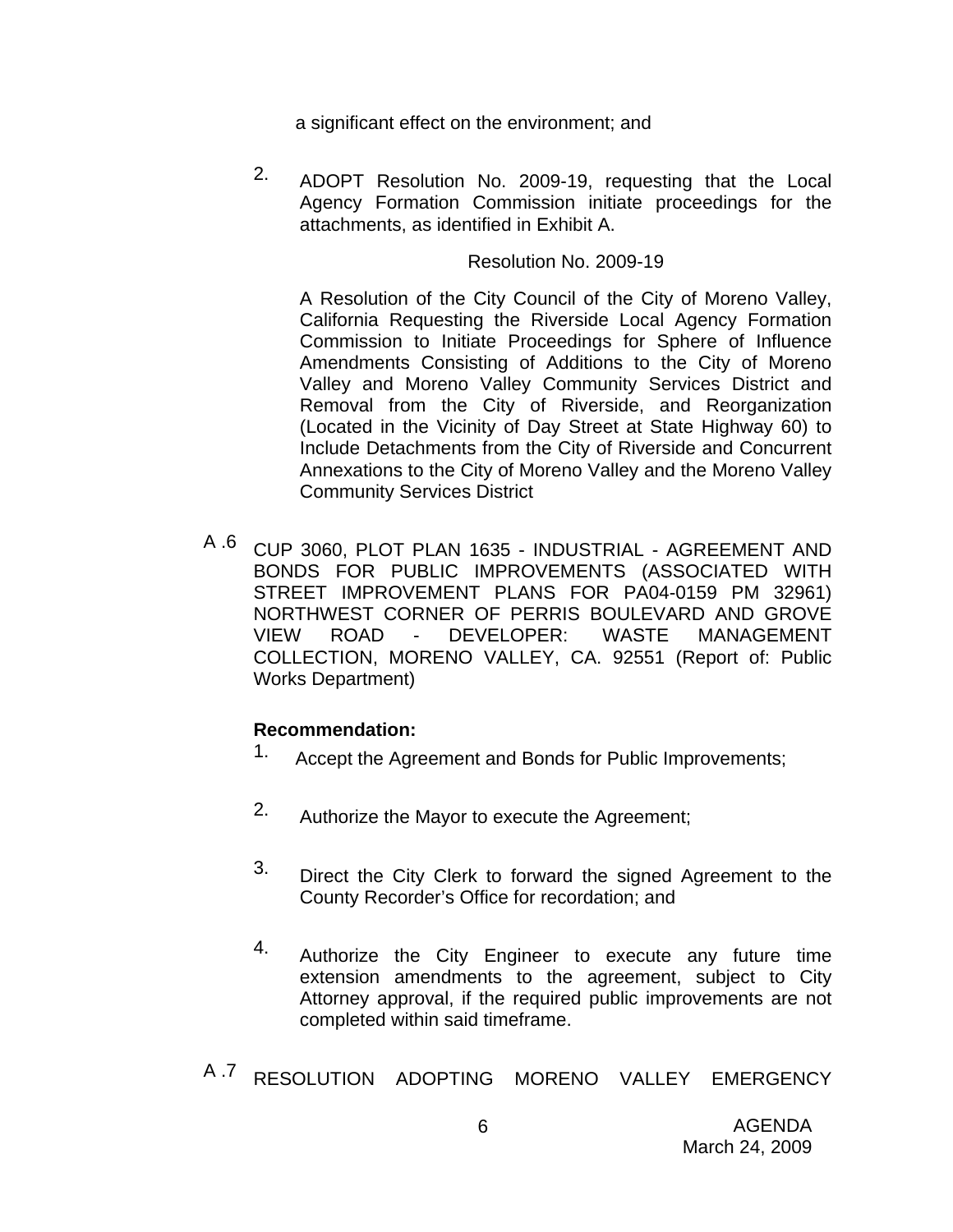OPERATIONS PLAN (Report of: Human Resources)

# **Recommendation:**

Adopt Resolution No. 2009-20, adopting the Moreno Valley Emergency Operations Plan.

Resolution No. 2009-20

A Resolution of the City Council of the City of Moreno Valley, California, Adopting the Emergency Operations Plan

A  $.8$  PA02-0013 - REDUCE FAITHFUL PERFORMANCE BOND AND ADOPT THE RESOLUTION AUTHORIZING ACCEPTANCE OF THE PUBLIC IMPROVEMENTS AS COMPLETE AND ACCEPTING THE PORTION OF CACTUS AVENUE ASSOCIATED WITH THE PROJECT INTO THE CITY'S MAINTAINED STREET SYSTEM - DEVELOPER - WALTER EMBREE DBA EMBREE CONSTRUCTION, WALNUT CREEK, CA. 94596 (Report of: Public Works Department)

# **Recommendation:**

1. Adopt Resolution No. 2009-23 authorizing the acceptance of the public improvements for PA02-0013 as complete and accepting the portion of Cactus Avenue associated with the project into the City's maintained street system; and

Resolution No. 2009-23

A Resolution of the City Council of the City of Moreno Valley, California, Authorizing the Acceptance of the Public Improvements as Complete within PA02-0013, and Accepting the Portion of Cactus Avenue Associated with the Project into the City's Maintained Street System

- 2. Authorize the City Engineer to execute the 90% reduction to the Faithful Performance Bond, exonerate the Material and Labor Bond in 90 days if there are no stop notices or liens on file with the City Clerk, and exonerate the final 10% of the Faithful Performance Bond in one year when all clearances are received.
- A .9 TRACT MAP 31326 REDUCE FAITHFUL PERFORMANCE BOND AND ADOPT THE RESOLUTION AUTHORIZING ACCEPTANCE OF THE PUBLIC IMPROVEMENTS AS COMPLETE AND ACCEPTING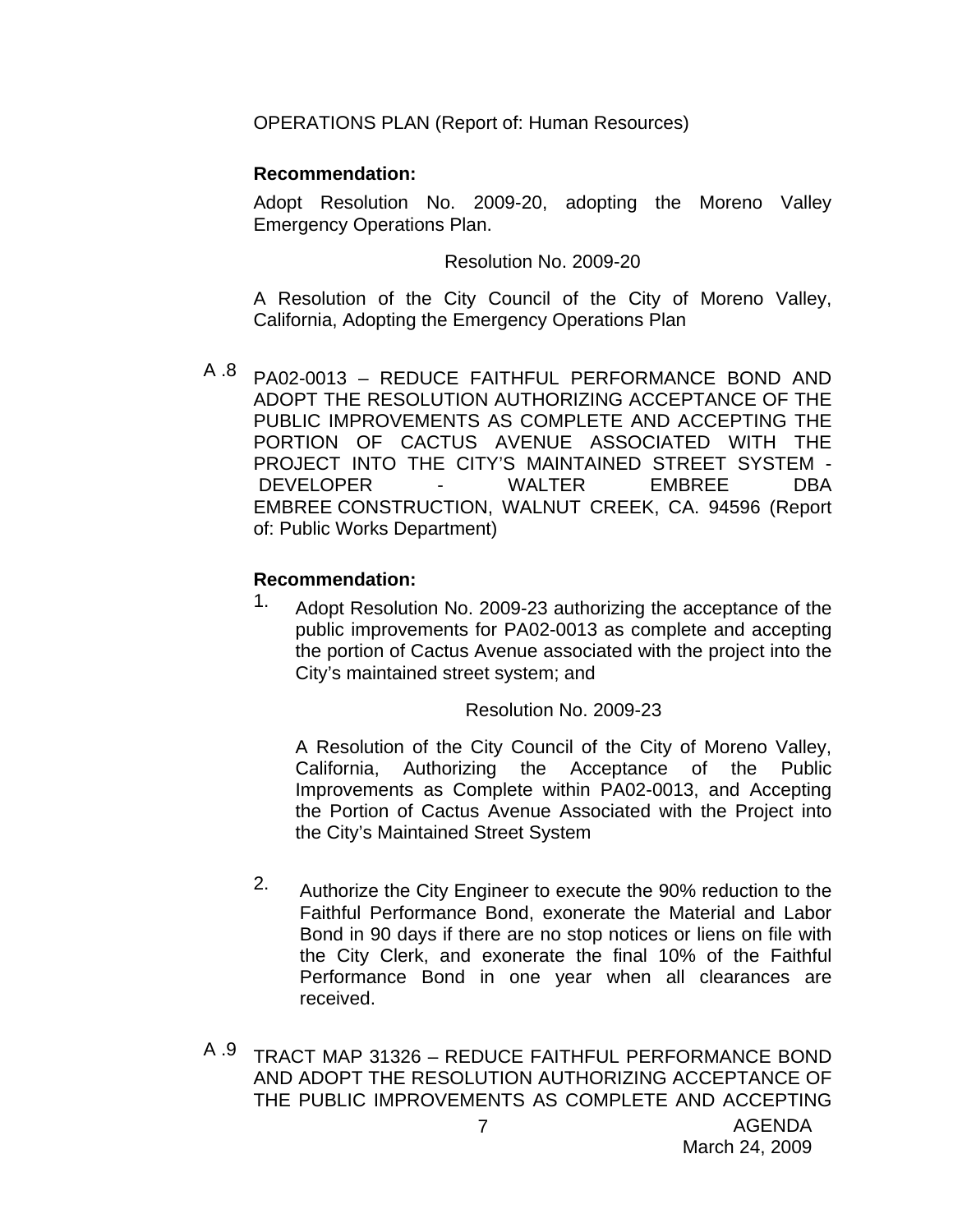SYDNEY AVENUE, HOBART CIRCLE, BRISBANE COURT, FIELD STREET, CANBERRA WAY AND THE PORTION OF BAY AVENUE, DARWIN DRIVE AND MORRISON STREET ASSOCIATED WITH THE PROJECT INTO THE CITY'S MAINTAINED STREET SYSTEM - DEVELOPER: WESTERN PACIFIC HOUSING, INC., CORONA, CA. 92880 (Report of: Public Works Department)

# **Recommendation:**

1. Adopt Resolution No. 2009-24 authorizing the acceptance of the public improvements for Tract Map 31326 as complete and accepting Sydney Avenue, Hobart Circle, Brisbane Court, Field Street, Canberra Way and the portion of Bay Avenue, Darwin Drive and Morrison Street associated with the project into the City's maintained street system; and

# Resolution No. 2009-24

A Resolution of the City Council of the City of Moreno Valley, California, Authorizing the Acceptance of the Public Improvements as Complete Within Tract Map 31326, and Accepting Sydney Avenue, Hobart Circle, Brisbane Court, Field Street, Canberra Way and the Portion of Bay Avenue, Darwin Drive and Morrison Street Associated with the Project into the City's Maintained Street System

- 2. Authorize the City Engineer to execute the 90% reduction to the Faithful Performance Bond, exonerate the Material and Labor Bond in 90 days if there are no stop notices or liens on file with the City Clerk, and exonerate the final 10% of the Faithful Performance Bond in one year when all clearances are received.
- A .10 LEGISLATIVE UPDATE (Report of: City Manager's Office)

# **Recommendation:**

Receive and file this informational report.

A .11 APPROVE PROJECT RECOMMENDATIONS FOR PROPOSITION 1B - TRANSPORTATION BOND PROGRAM FUNDING (Report of: Public Works Department)

# **Recommendation:**

1. Approve project recommendations for Proposition 1B funding;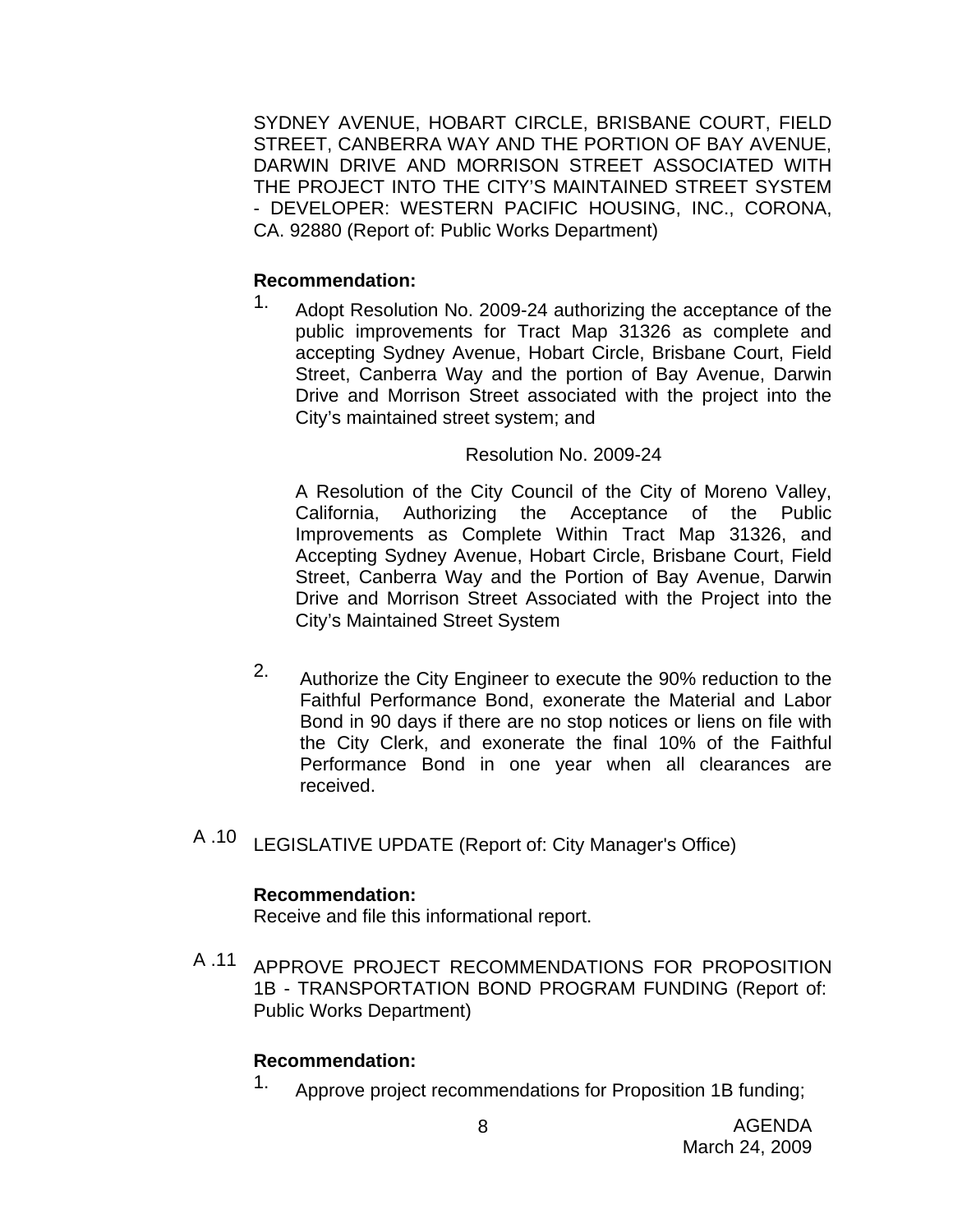- 2. Authorize the City Engineer to submit the Proposition 1B Project Accountability Plan to the State Department of Finance in order for the City to receive the designated Proposition 1B funds; and
- 3. Authorize the appropriation of the Proposition 1B funds in the Capital Improvement Plan budget and create the necessary project accounts when monies are received from the State.
- A .12 RESOLUTION SUPPORTING THE NAME OF THE RIVERSIDE COMMUNITY COLLEGE – MORENO VALLEY CAMPUS UPON OBTAINING COLLEGE STATUS AS MORENO VALLEY COLLEGE (Report of: City Clerk's Department)

### **Recommendation:**

Adopt Resolution No. 2009-25, supporting the name of the Riverside Community College – Moreno Valley Campus upon obtaining college status as Moreno Valley College.

### Resolution No. 2009-25

A Resolution of the City Council of the City of Moreno Valley, California, Supporting the Name of the Riverside Community College - Moreno Valley Campus upon Obtaining College Status as Moreno Valley College

A .13 RESOLUTION NO. 2009-26 AND CSD RESOLUTION NO. 2009-03 TO AMEND THE POLICY FOR CONDUCTING MAIL BALLOT PROCEEDINGS AND CSD RESOLUTION NO. 2009-04 TO AMEND COMMUNITY SERVICES DISTRICT ZONE B (RESIDENTIAL STREET LIGHTING) AND ZONE C (ARTERIAL STREET LIGHTING) POLICY (Report of: Public Works Department)

# **Recommendation:**

1. Approve and adopt Resolution No. 2009-26 amending Legislative Policy #1.12, Policy For Conducting Mail Ballot Proceedings; and

# Resolution No. 2009-26

A Resolution of the City Council of the City of Moreno Valley, California, to Adopt an Amended Policy for Conducting Mail Ballot Proceedings to Ensure that this Process is Conducted in a Uniform and Consistent Manner as Provided for in the Mandates of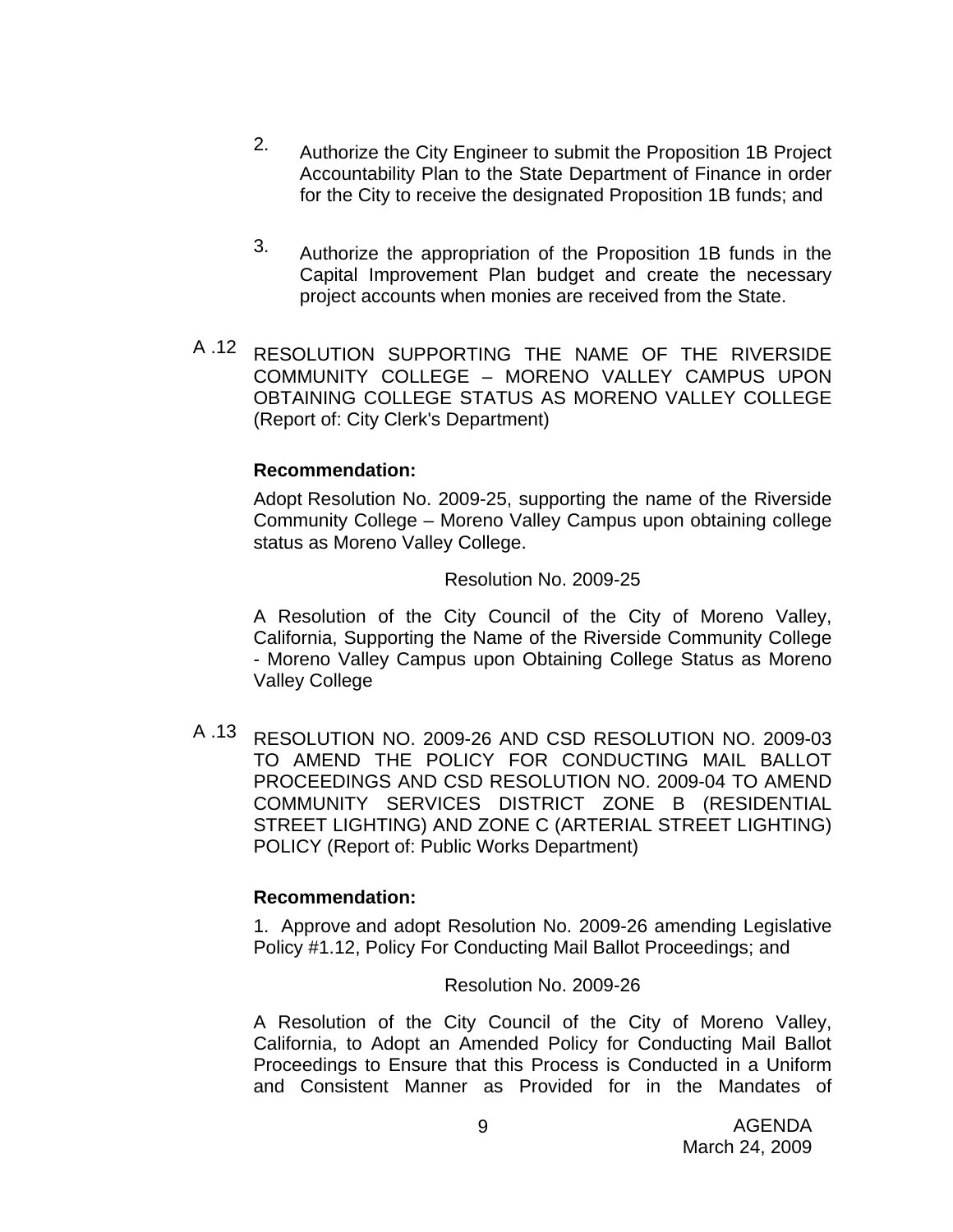Proposition 218

A .14 APPROVE A RESOLUTION OF THE CITY COUNCIL OF THE CITY OF MORENO VALLEY, CALIFORNIA, TO AMEND THE ELECTRIC RATES AND ELECTRIC SERVICE RULES, FEES, AND CHARGES FOR THE MORENO VALLEY UTILITY (Report of: Public Works)

### **Recommendation:**

Approve Resolution No. 2009-27 amending the Electric Rates and Electric Service Rules, Fees, and Charges for Moreno Valley Utility

Resolution No. 2009-27

A Resolution of the City Council of the City of Moreno Valley, California, to Amend the Electric Rates, and Electric Service Rules, Fees, and Charges for Moreno Valley Utility

A .15 ADOPT A MITIGATED NEGATIVE DECLARATION FOR IRONWOOD AVENUE IMPROVEMENTS FROM HEACOCK STREET TO PERRIS BOULEVARD PROJECT NO. 06-50182625-2 AND INDIAN DETENTION BASIN DRAINAGE IMPROVEMENTS/IRONWOOD AVENUE IMPROVEMENTS (SOUTH SIDE) FROM HEACOCK STREET TO NITA DRIVE PROJECT NO. 09-89791726 (Report of: Public Works Department)

# **Recommendation:**

Adopt a Mitigated Negative Declaration for the Ironwood Avenue Improvements from Heacock Street to Perris Boulevard, and the Indian Detention Basin Drainage Improvements/Ironwood Avenue Improvements (south side) from Heacock Street to Nita Drive.

A .16 MINUTES - REGULAR MEETING OF MARCH 10, 2009 (Report of: City Clerk's Department)

# **Recommendation:**

Approve as submitted.

A .17 CONSIDERATION OF AMENDMENT NO. 3 TO THE JOINT EXERCISE OF POWERS AGREEMENT CREATING THE WESTERN RIVERSIDE REGIONAL CONSERVATION AUTHORITY (Report of: City Manager's Office)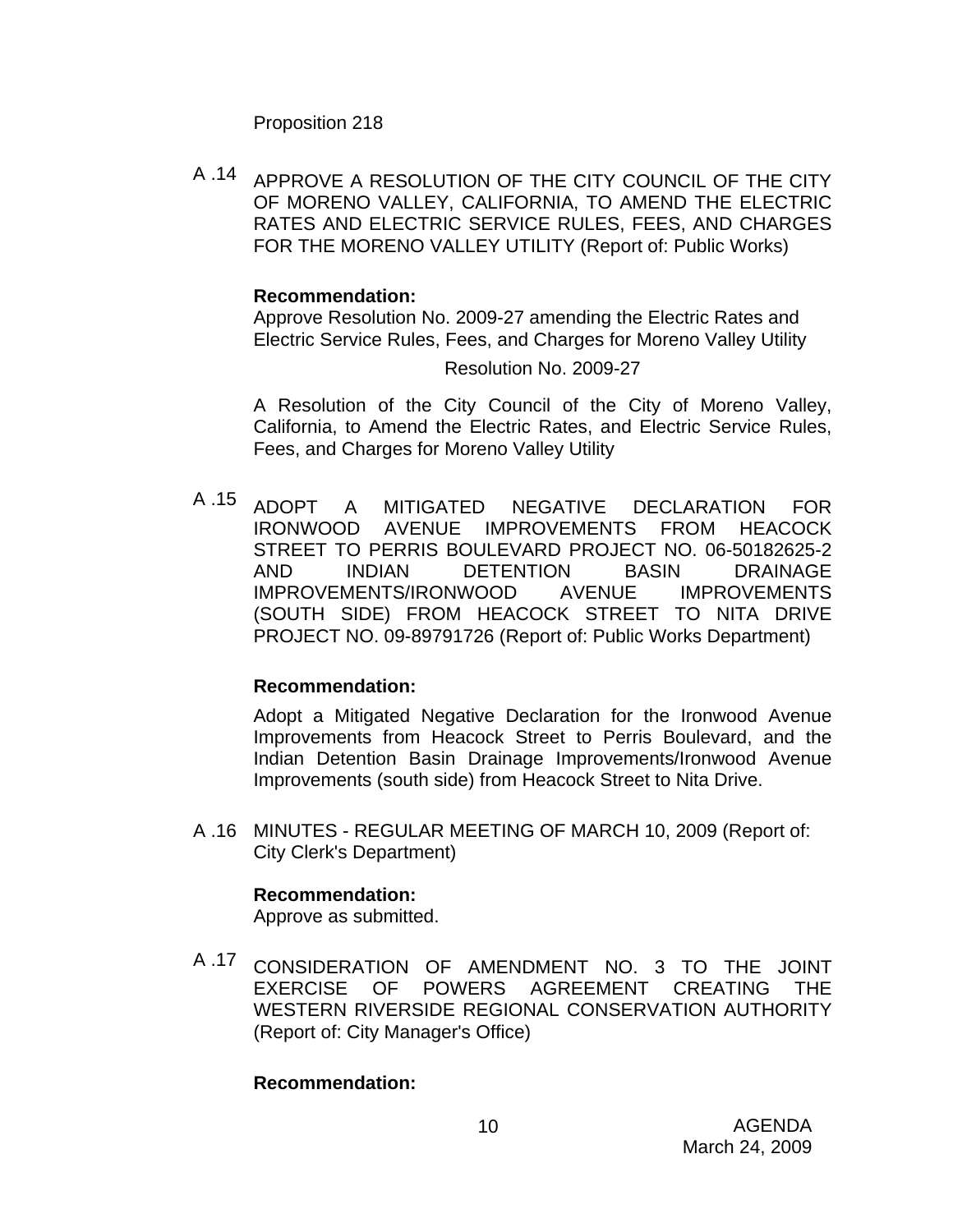Approve Amendment No. 3 to the Joint Exercise of Powers Agreement and authorize the Mayor to execute the proposed document.

A .18 CITY COUNCIL REPORTS ON REIMBURSABLE ACTIVITIES (Report of: City Clerk's Department)

#### **Recommendation:**

Receive and file the Reports on Reimbursable Activities for the period of March 4-17, 2009.

A .19 RESOLUTION TO ADOPT THE CITY'S "WHERE DREAMS SOAR" LOGO AS THE OFFICIAL LOGO OF THE CITY OF MORENO VALLEY (Report of: City Manager's Office)

#### **Recommendation:**

Approve Resolution No. 2009-22 adopting the City's "Where Dreams Soar" logo as the official logo of the City of Moreno Valley.

#### Resolution No. 2009-22

A Resolution of the City Council of the City of Moreno Valley, California, Adopting the City's "Where Dreams Soar" Logo as the Official Logo of the City of Moreno Valley

A .20 AUTHORIZATION TO ISSUE A PURCHASE ORDER FOR PROFESSIONAL CONSULTANT SURVEY SERVICES FOR THE LASSELLE STREET WIDENING FROM JOHN F. KENNEDY DRIVE TO ALESSANDRO BOULEVARD IMPROVEMENTS PROJECT NO. 06-50182725 (Report of: Public Works Department)

- 1. Authorize the issuance of a Purchase Order to PSOMAS, in the amount of \$122,070 (\$101,725 proposal amount plus 20% contingency amount of \$20,345) for the Lasselle Street Widening from John F. Kennedy Drive to Alessandro Boulevard Improvements (Account No. 501.82725); and
- 2. Authorize the Public Works Director/City Engineer to execute any subsequent related Change Orders to the Purchase Order with PSOMAS up to but not to exceed Purchase Order contingency authorized amount of \$20,345 for the Lasselle Street Widening from John F. Kennedy Drive to Alessandro Boulevard Improvements.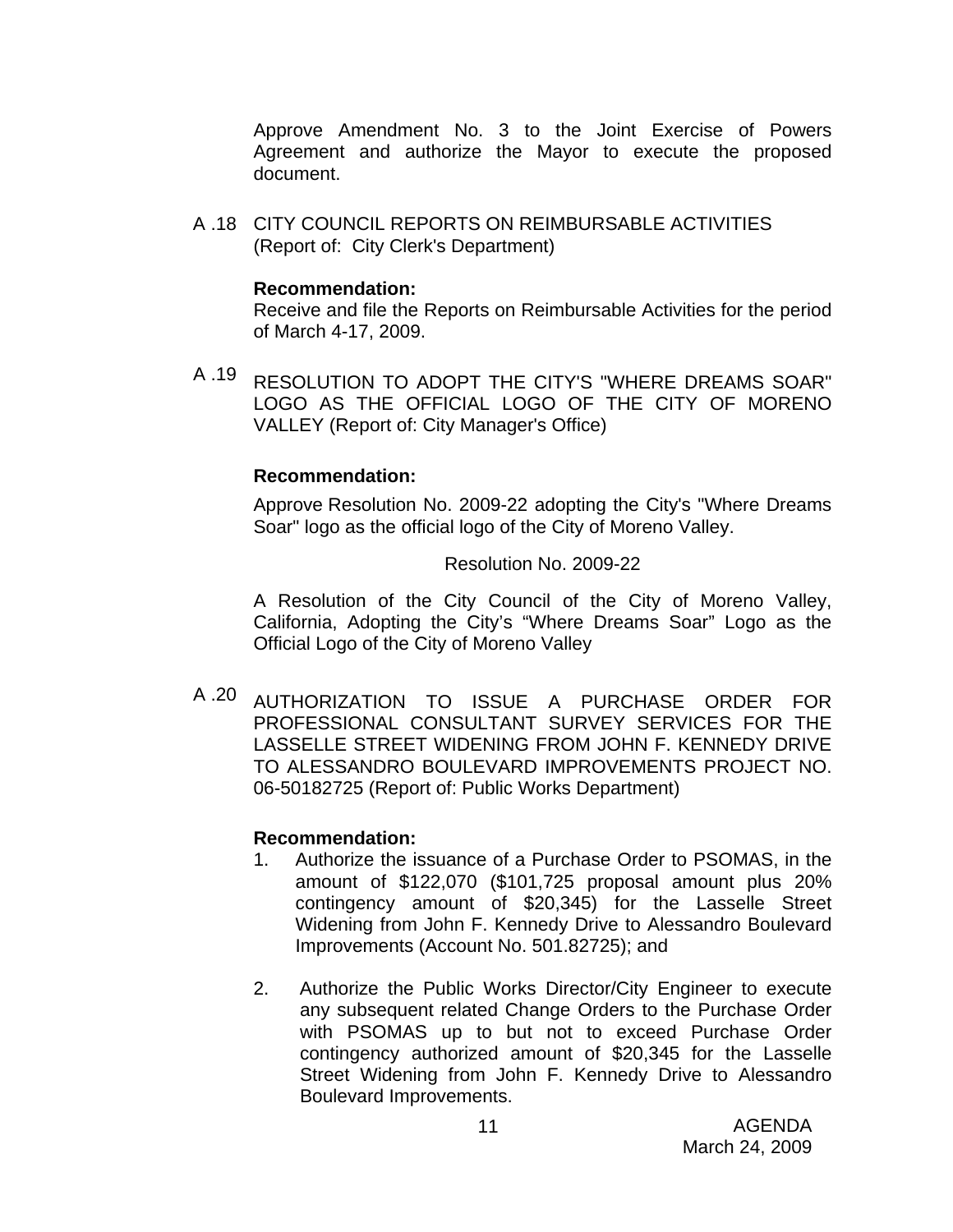# **B CONSENT CALENDAR - COMMUNITY SERVICES DISTRICT**

- B .1 ORDINANCES READING BY TITLE ONLY **Recommendation:** Waive reading of all Ordinances.
- B .2 RESOLUTION PERTAINING TO INITIATING PROCEEDINGS FOR ATTACHMENT TO THE CITY OF MORENO VALLEY AND THE COMMUNITY SERVICES DISTRICT AND DETACHMENT FROM CITY OF RIVERSIDE CONSISTING OF A TOTAL OF NO MORE THAN 17.32 ACRES WITHIN THE EXISTING RIGHT-OF-WAY OF DAY STREET AND STATE HIGHWAY 60 LOCATED BOTH NORTH AND SOUTH OF STATE HIGHWAY 60 AND GENERALLY EAST OF DAY STREET (Report of: Community Development Department)

# **Recommendation:**

Acting in the capacity as the Members of the Moreno Valley Community Services District, ADOPT Resolution CSD No. 2009-02, requesting that the Local Agency Formation Commission initiate proceedings for the expansion of the Community Services District in conjunction with the identified attachments as identified in Exhibit B.

### Resolution No. CSD 2009-02

A Resolution of the Moreno Valley Community Services District Board of Directors of the City of Moreno Valley, California to Request the Riverside Local Agency Formation Commission to Initiate Proceedings for Sphere of Influence Amendments (Additions and Removals) to Moreno Valley Community Services District, and Reorganization (Located in the Vicinity of Day Street at State Highway 60) to Include Detachments from the City of Riverside and Concurrent Annexations to the Moreno Valley Community Services District and Detachment from Moreno Valley Community Services District and Concurrent Annexation to the City of Riverside

B .3 RESOLUTION NO. 2009-26 AND CSD RESOLUTION NO. 2009-03 TO AMEND THE POLICY FOR CONDUCTING MAIL BALLOT PROCEEDINGS AND CSD RESOLUTION NO. 2009-04 TO AMEND COMMUNITY SERVICES DISTRICT ZONE B (RESIDENTIAL STREET LIGHTING) AND ZONE C (ARTERIAL STREET LIGHTING) POLICY (Report of: Public Works Department)

# **Recommendation:**

1. Approve and adopt: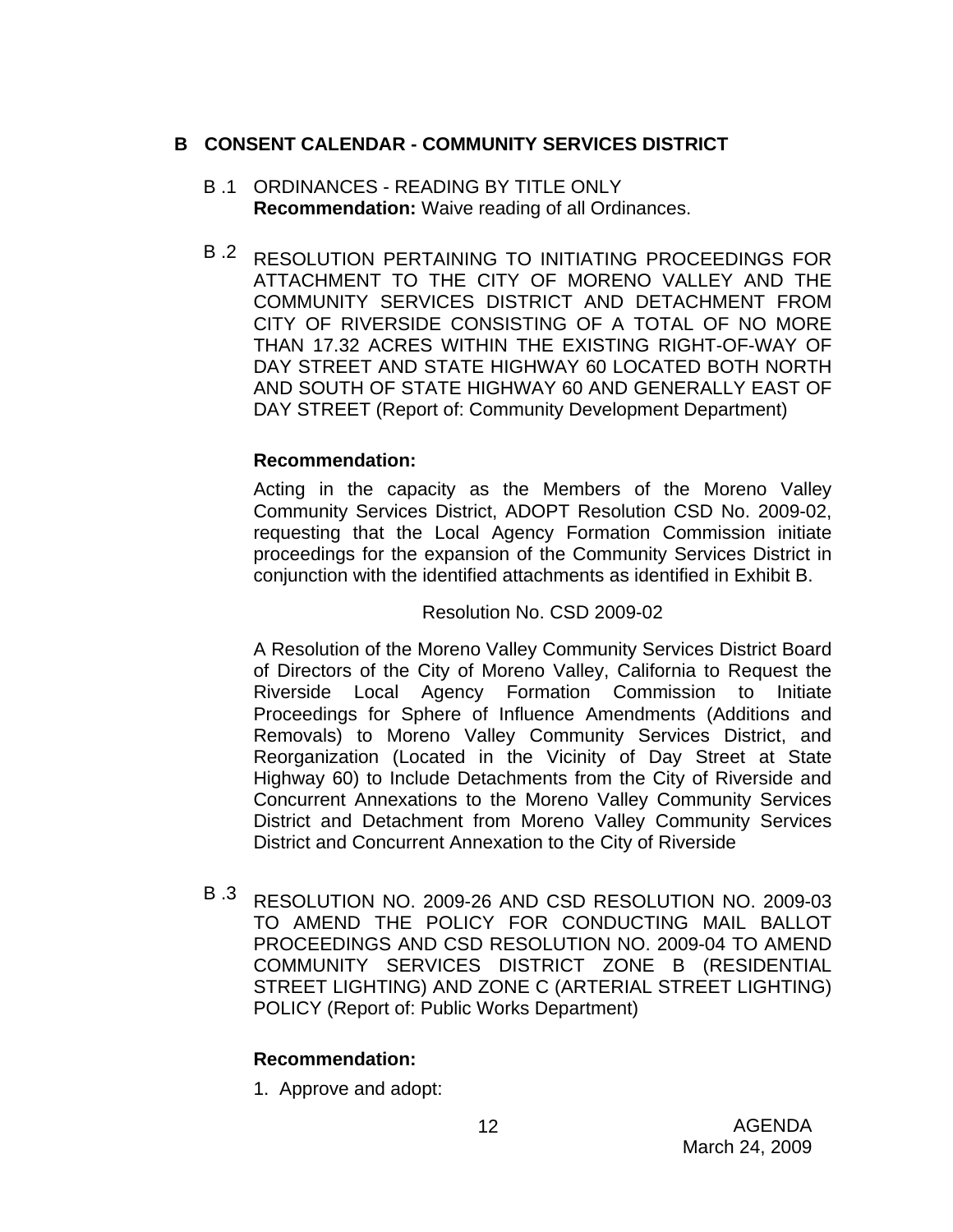a) Resolution No. CSD 2009-03 amending Legislative Policy #1.12, Policy For Conducting Mail Ballot Proceedings; and

# Resolution CSD No. 2009-03

A Resolution of the Moreno Valley Community Services District Board of Directors of the City of Moreno Valley, California, to Adopt an Amended Policy for Community Services District Zone B (Residential Street Lighting) and Zone C (Arterial Street Lighting) to Provide Program Guidelines and Funding Requirements

b) Resolution No. CSD 2009-04 amending General Management Policy #2.34, Community Services District Zone B (Residential Street Lighting) and Zone C (Arterial Street Lighting) Policy.

# Resolution CSD No. 2009-04

A Resolution of the Moreno Valley Community Services District Board of Directors of the City of Moreno Valley, California, to Adopt an Amended Policy for Conducting Mail Ballot Proceedings to Ensure that this Process is Conducted in a Uniform and Consistent Manner as Provided for in the Mandates of Proposition 218

B .4 MINUTES - REGULAR MEETING OF MARCH 10, 2009 (Report of: City Clerk's Department)

# **Recommendation:**

Approve as submitted.

# **C CONSENT CALENDAR - COMMUNITY REDEVELOPMENT AGENCY**

- C .1 ORDINANCES READING BY TITLE ONLY **Recommendation:** Waive reading of all Ordinances.
- C .2 MINUTES REGULAR MEETING OF MARCH 10, 2009 (Report of: City Clerk's Department)

# **Recommendation:**

Approve as submitted.

# **D CONSENT CALENDAR - BOARD OF LIBRARY TRUSTEES**

D .1 ORDINANCES - READING BY TITLE ONLY **Recommendation:** Waive reading of all Ordinances.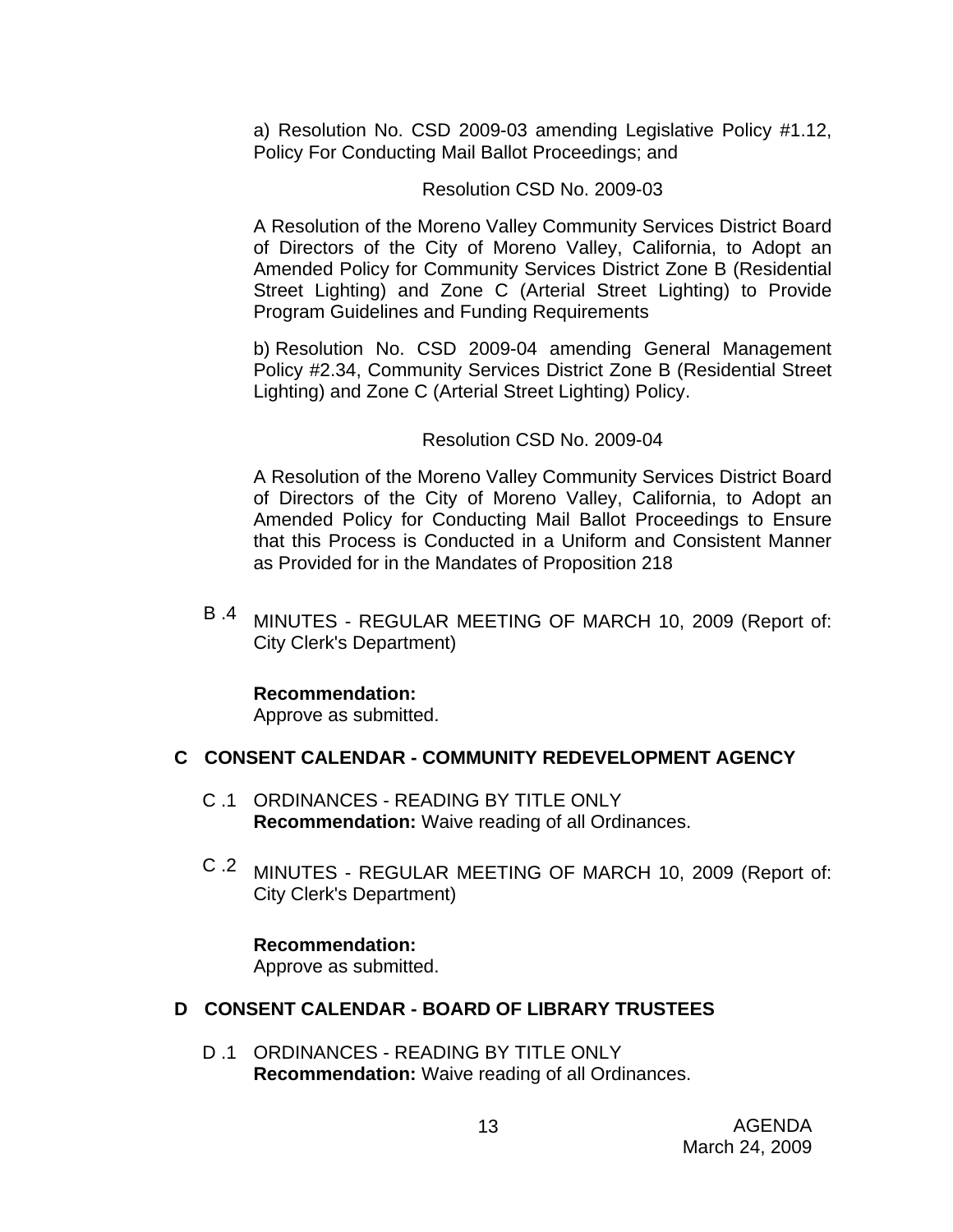D .2 MINUTES - REGULAR MEETING OF MARCH 10, 2009 (Report of: City Clerk's Department)

#### **Recommendation:**

Approve as submitted.

# **E PUBLIC HEARINGS**

Questions or comments from the public on a Public Hearing matter are limited to five minutes per individual and must pertain to the subject under consideration. Those wishing to speak should complete and submit a GOLDENROD speaker slip to the Bailiff.

E .1 PUBLIC HEARING REGARDING THE MAIL BALLOT PROCEEDING FOR IDENTIFIED PROPERTIES WITHIN TPM 35629 - BALLOTING FOR NPDES AND CSD ZONE M (Report of: Public Works Department)

### **Recommendation: That the City Council:**

1. Staff recommends that the Mayor and Members of the City of Moreno Valley City Council, after conducting the public hearing and accepting public testimony:

a. Direct the City Clerk to tabulate the National Pollutant Discharge Elimination System (NPDES) ballots for identified properties within Tentative Parcel Map (TPM) 35629;

b. Verify and accept the results of the mail ballot proceeding as identified on the Official Tally Sheet and attached Assessor Parcel Number (APN) listing;

c. Receive and file with the City Clerk's office the accepted Official Tally Sheet and APN listing; and

d. If approved, authorize and impose the NPDES maximum commercial/industrial regulatory rate to the identified properties within TPM 35629; and

2. Staff recommends that the President and Members of the Board of Directors of the Moreno Valley CSD (CSD Board), after conducting the public hearing and accepting public testimony:

a. Direct the Secretary of the CSD Board (City Clerk) to tabulate the CSD Zone M ballots for identified properties within TPM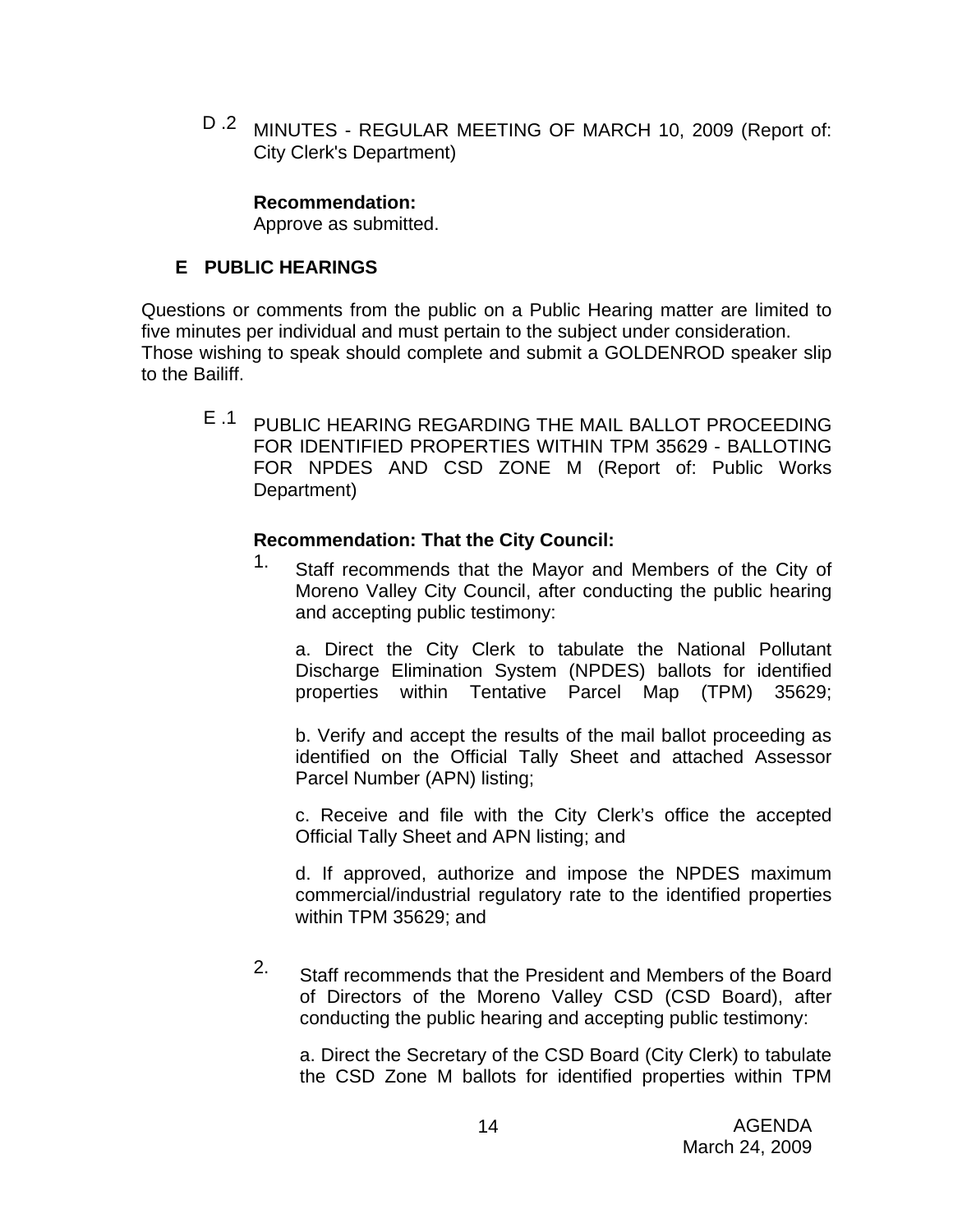35629;

b. Verify and accept the result of the mail ballot proceeding as identified on the Official Tally Sheet and attached APN listing;

c. Receive and file with the City Clerk's office the accepted Official Tally Sheet and APN listing; and

d. If approved, authorize and impose the annual CSD Zone M (Commercial, Industrial, and Multifamily Improved Median Maintenance) charge to the identified properties within TPM 35629.

E .2 A COMPREHENSIVE UPDATE TO THE MORENO VALLEY MUNICIPAL CODE 9.17 (LANDSCAPE REQUIREMENTS) AND THE LANDSCAPE STANDARDS. THE UPDATE CONSIDERS THE OVERALL VISUAL APPEAL AS WELL AS REDUCED WATER USAGE TO ENSURE COMPLIANCE WITH STATE OF CALIFORNIA WATER EFFICIENCY REGULATIONS. (Report of: Community Development Department)

### **Recommendation: That the City Council:**

- 1. RECOGNIZE that PA09-0002 is exempt from the California Environmental Quality Act (CEQA) pursuant to Section 15061 of the CEQA Guidelines; and
- 2. Introduce Ordinance No. 786 approving PA09-0002, amending Section 9.17 of Title 9 of the City of Moreno Valley Municipal Code.

#### Ordinance No. 786

An Ordinance of the City Council of the City of Moreno Valley, California, Amending Title 9 of the City of Moreno Valley Municipal Code Regarding Section 9.17, Landscape Requirements and the Landscape Standards

E .3 FY 2009/10 COMMUNITY DEVELOPMENT BLOCK GRANT (CDBG) AND HOME INVESTMENT PARTNERSHIP (HOME) PROPOSED PROJECTS (Report of: Economic Development Department)

# **Recommendation: That the City Council:**

1. Conduct a Public Hearing for the Community Development Block Grant (CDBG) and HOME Investment Partnership Program (HOME) to allow public comment on the proposed social service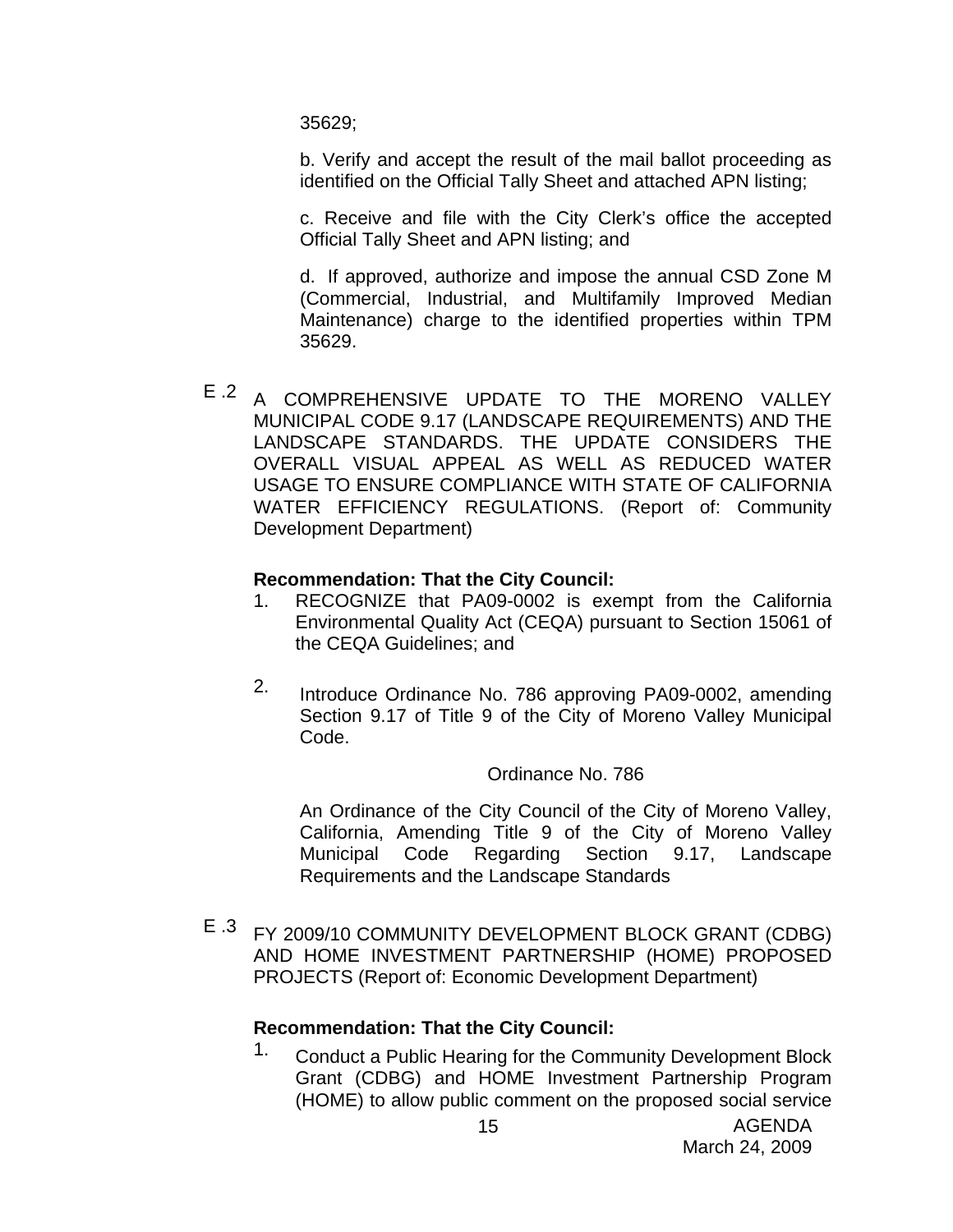programs for FY 2009/10; and

2. Review and select for funding the social service, housing, and economic development programs to be included in the City's FY 2009/10 Annual Action Plan.

# **F ITEMS REMOVED FROM CONSENT CALENDARS FOR DISCUSSION OR SEPARATE ACTION**

# **G REPORTS**

G .1 PUBLIC MEETING REGARDING MAIL BALLOT PROCEEDING FOR PARKCREST CARWASH - APN 292-250-015 BALLOTING FOR NPDES (Report of: Public Works Department)

# **Recommendation: That the City Council:**

Accept public comments regarding the mail ballot proceeding for Parkcrest Carwash – Assessor Parcel Number (APN) 292-250-015 for approval of the National Pollutant Discharge Elimination System (NPDES) maximum commercial/industrial regulatory rate.

G .2 DRAFT ADVISORY BALLOT MEASURE RE DIRECTLY ELECTED MAYOR (Request of Council Members Flickinger and Molina) (Materials Provided by City Attorney)

# **Recommendation: That the City Council:**

Review the materials, including the draft ballot measure language and provide direction.

G .3 APPOINTMENTS TO THE PLANNING COMMISSION (Report of: City Clerk)

# **Recommendation: That the City Council:**

- 1. Appoint four (4) members for terms expiring March 31, 2013
- 2. If the appointments are not made, authorize the City Clerk to renotice the positions as vacant.
- G .4 CITY COUNCIL REPORTS ON REGIONAL ACTIVITIES (Informational Oral Presentation - not for Council action)
	- a) Report by Council Member William H. Batey II on Riverside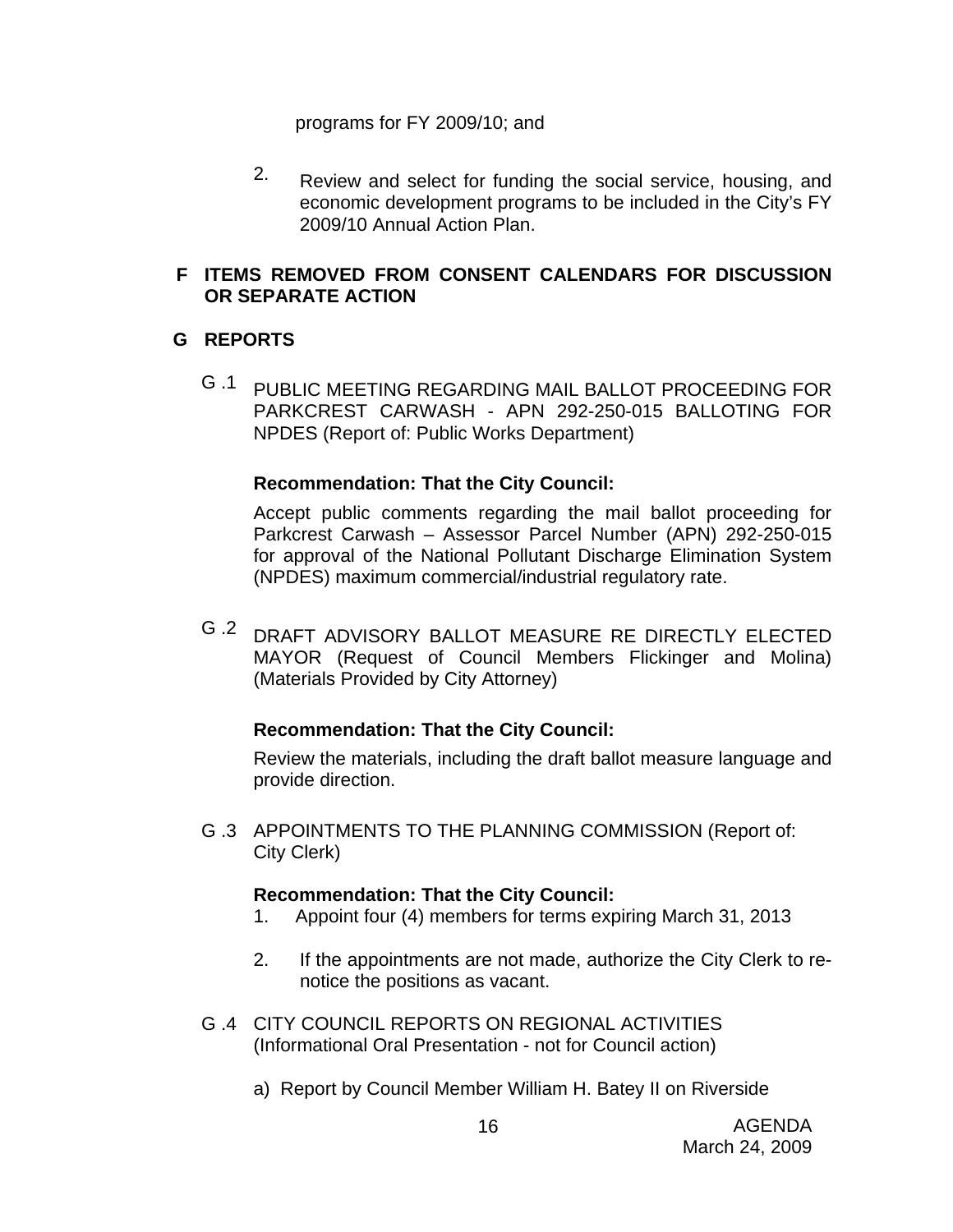County Habitat Conservation Agency (RCHCA)

G .5 CITY MANAGER'S REPORT (Informational Oral Presentation - not for Council action)

# **H LEGISLATIVE ACTIONS**

- H .1 ORDINANCES 1ST READING AND INTRODUCTION NONE
- H .2 ORDINANCES 2ND READING AND ADOPTION NONE
- H .3 ORDINANCES URGENCY ORDINANCES NONE
- H .4 RESOLUTIONS NONE

# **PUBLIC COMMENTS ON ANY SUBJECT NOT ON THE AGENDA UNDER THE JURISDICTION OF THE CITY COUNCIL**

Those wishing to speak should complete and submit a BLUE speaker slip to the Bailiff. There is a three-minute time limit per person. All remarks and questions shall be addressed to the presiding officer or to the City Council and not to any individual Council member, staff member or other person.

# **CLOSING COMMENTS AND/OR REPORTS OF THE CITY COUNCIL, COMMUNITY SERVICES DISTRICT, OR COMMUNITY REDEVELOPMENT AGENCY**

Materials related to an item on this Agenda submitted to the City Council/Community Services District/Community Redevelopment Agency or the Board of Library Trustees after distribution of the agenda packet are available for public inspection in the City Clerk's office at 14177 Frederick Street during normal business hours.